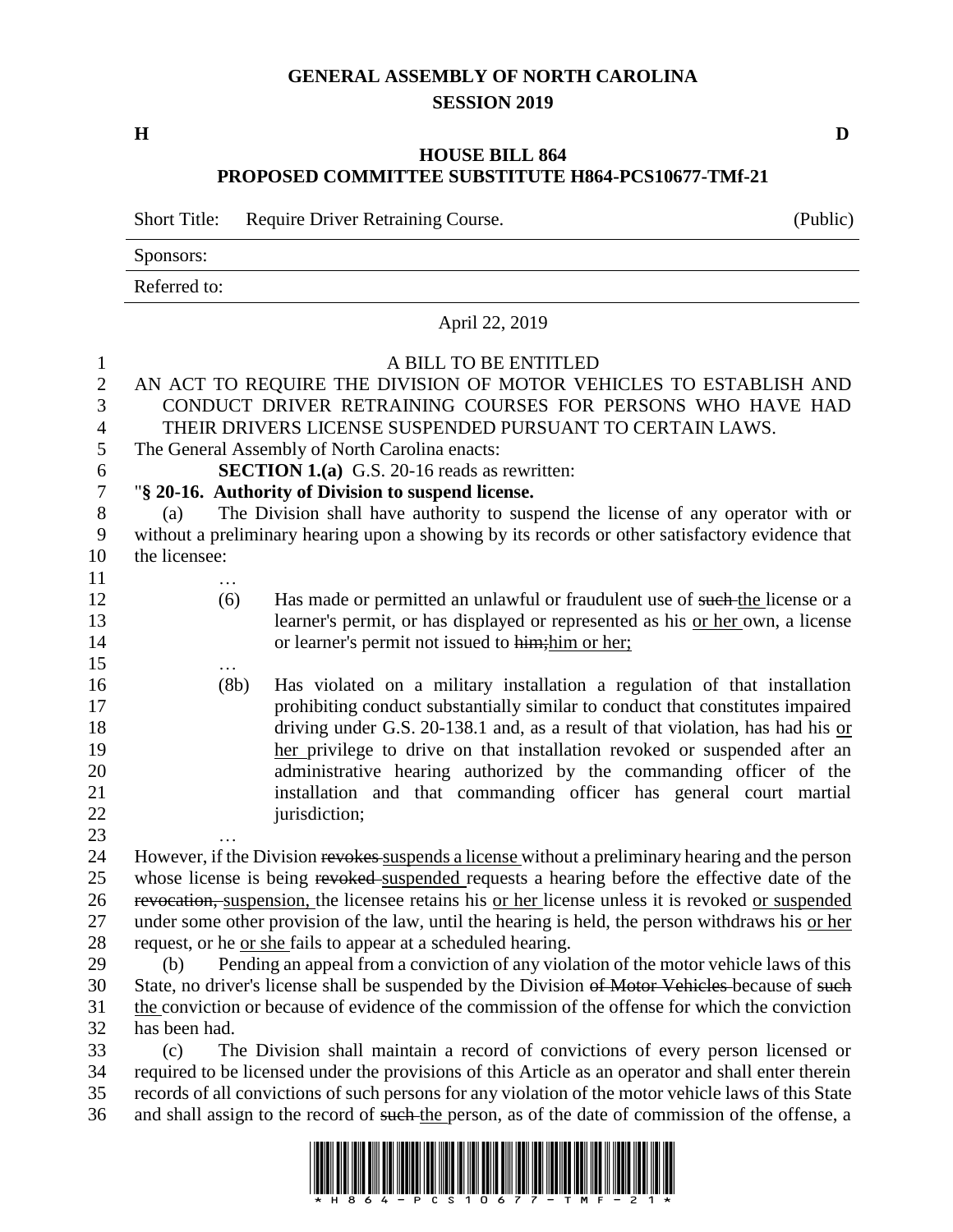#### General Assembly Of North Carolina **Session 2019**

1 number of points for every such conviction in accordance with the following schedule of convictions and points, except that points shall not be assessed for convictions resulting in suspensions or revocations under other provisions of laws: Further, any points heretofore charged for violation of the motor vehicle inspection laws shall not be considered by the Division of Motor Vehicles as a basis for suspension or revocation of driver's license: Schedule of Point Values Passing stopped school bus .......................................................................................... 5 Aggressive driving ....................................................................................................... 5 Reckless driving ........................................................................................................... 4 Hit and run, property damage only............................................................................... 4 Following too close ...................................................................................................... 4 Driving on wrong side of road ..................................................................................... 4 Illegal passing............................................................................................................... 4 Failure to yield right-of-way to pedestrian pursuant to G.S. 20-158(b)(2)b. ................................................................................... 4 Failure to yield right-of-way to bicycle, motor scooter, or motorcycle........................................................................................ 4 Running through stop sign ........................................................................................... 3 Speeding in excess of 55 miles per hour ...................................................................... 3 Failing to yield right-of-way ........................................................................................ 3 Running through red light ............................................................................................ 3 No driver's license or license expired more than one year........................................... 3 Failure to stop for siren ................................................................................................ 3 Driving through safety zone ......................................................................................... 3 No liability insurance ................................................................................................... 3 Failure to report accident where such report is required .............................................. 3 Speeding in a school zone in excess of the posted school zone speed limit............................................................................................................ 3 Failure to properly restrain a child in a restraint or seat belt........................................ 2 All other moving violations.......................................................................................... 2 Littering pursuant to G.S. 14-399 when the littering involves the use of a motor vehicle .............................................................................. 1 Schedule of Point Values for Violations While Operating a Commercial Motor Vehicle Passing stopped school bus .......................................................................................... 8 Rail-highway crossing violation................................................................................... 6 Careless and reckless driving in violation of G.S. 20-140(f)............................................................................................................... 6 Speeding in violation of G.S. 20-141(j3) ..................................................................... 6 Aggressive driving ....................................................................................................... 6 Reckless driving ........................................................................................................... 5 Hit and run, property damage only............................................................................... 5 Following too close ...................................................................................................... 5 Driving on wrong side of road ..................................................................................... 5 Illegal passing............................................................................................................... 5 Failure to yield right-of-way to pedestrian pursuant to G.S. 20-158(b)(2)b. ................................................................................... 5 Failure to yield right-of-way to bicycle, motor scooter, or motorcycle........................................................................................ 5 Running through stop sign ........................................................................................... 4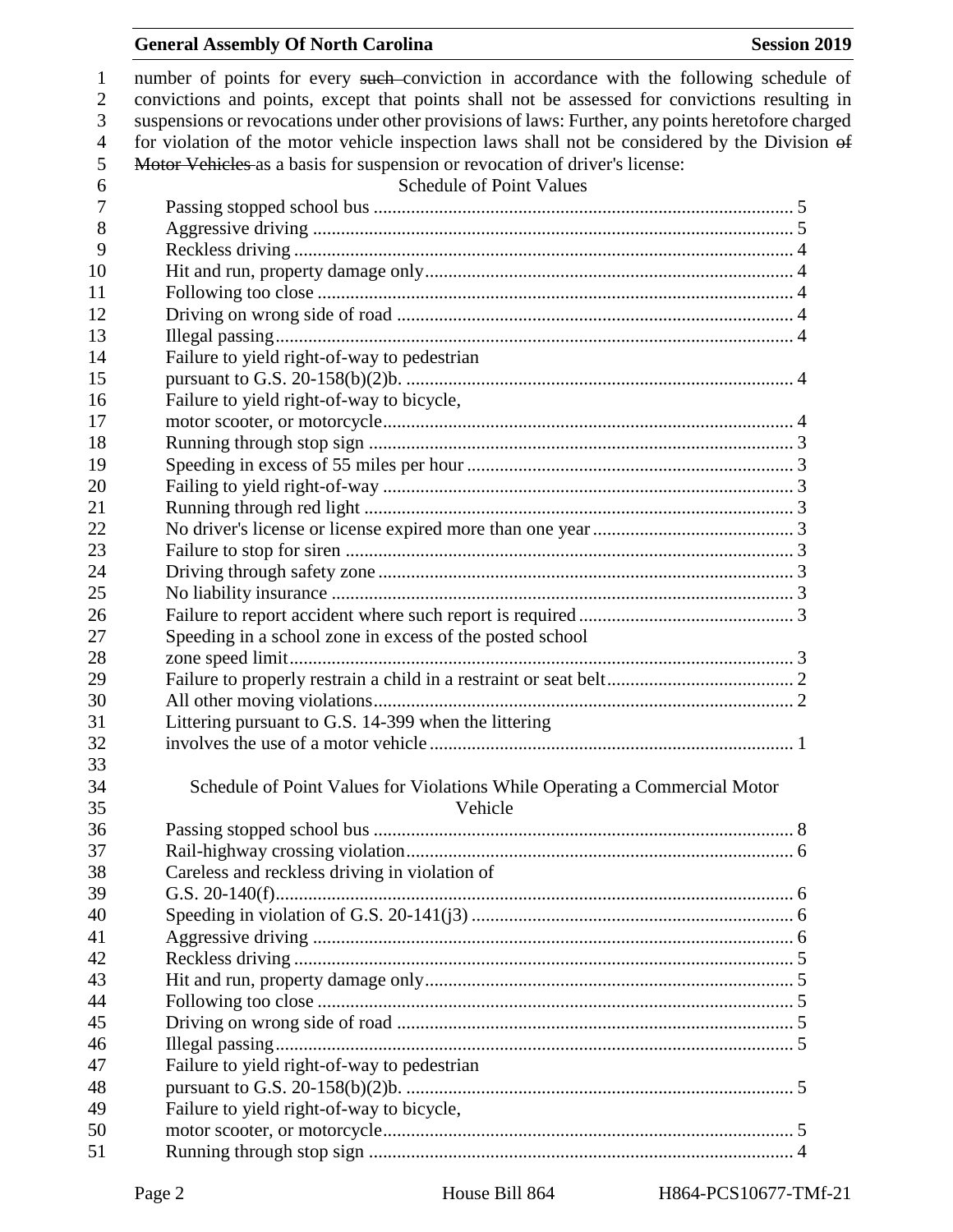| <b>General Assembly Of North Carolina</b><br><b>Session 2019</b>                                     |
|------------------------------------------------------------------------------------------------------|
|                                                                                                      |
|                                                                                                      |
|                                                                                                      |
|                                                                                                      |
|                                                                                                      |
|                                                                                                      |
|                                                                                                      |
|                                                                                                      |
| Speeding in a school zone in excess of the posted school                                             |
|                                                                                                      |
| Possessing alcoholic beverages in the passenger area of                                              |
|                                                                                                      |
|                                                                                                      |
| Littering pursuant to G.S. 14-399 when the littering                                                 |
|                                                                                                      |
| The above provisions of this subsection shall only apply to violations and convictions which         |
| take place within the State of North Carolina. The Schedule of Point Values for Violations While     |
| Operating a Commercial Motor Vehicle shall not apply to any commercial motor vehicle known           |
| as an "aerial lift truck" having a hydraulic arm and bucket station, and to any commercial motor     |
| vehicle known as a "line truck" having a hydraulic lift for cable, if the vehicle is owned, operated |
| by or under contract to a public utility, electric or telephone membership corporation or            |
| municipality and used in connection with installation, restoration or maintenance of utility         |
| services.                                                                                            |
| No points shall be assessed for conviction of the following offenses:                                |
| Overloads                                                                                            |
| Over length                                                                                          |
| Over width                                                                                           |
| Over height                                                                                          |
| Illegal parking                                                                                      |
| Carrying concealed weapon                                                                            |
| Improper plates                                                                                      |
| Improper registration                                                                                |
| Improper muffler                                                                                     |
| Improper display of license plates or dealers' tags                                                  |
| Unlawful display of emblems and insignia                                                             |
| Failure to display current inspection certificate.                                                   |
| In case of the conviction of a licensee of two or more traffic offenses committed on a single        |
| occasion, such the licensee shall be assessed points for one offense only and if the offenses        |
| involved have a different point value, such the licensee shall be assessed for the offense having    |
| the greater point value.                                                                             |
| Upon the restoration of the license or driving privilege of such-the person whose license or         |
| driving privilege has been suspended or revoked because of conviction for a traffic offense, or      |
| upon completion of the driver retraining course established in accordance with subsection (d1)       |
| of this section within the 90-day presuspension notice period required under subsection (d) of       |
| this section, any points that might previously have been accumulated in the driver's record shall    |
| be cancelled.                                                                                        |
| Whenever any licensee accumulates as many as seven points or accumulates as many as four             |
| points during a three-year period immediately following reinstatement of his license after a         |
| period of suspension or revocation, the Division may request the licensee to attend a conference     |
| regarding such the licensee's driving record. The Division may also afford any licensee who has      |

50 regarding such the licensee's driving record. The Division may also afford any licensee who has accumulated as many as seven points or any licensee who has accumulated as many as four points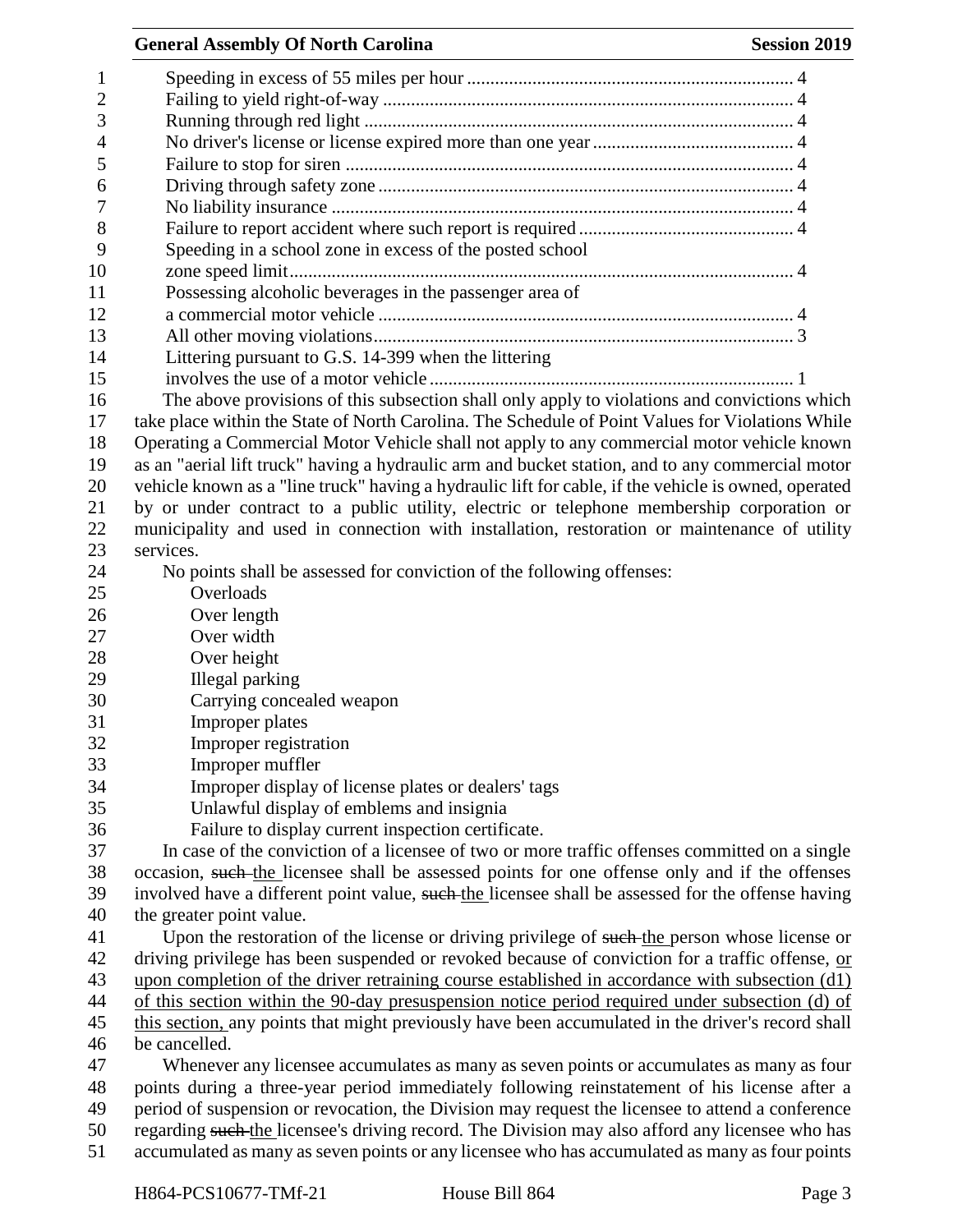### **General Assembly Of North Carolina Session 2019 Session 2019**

 within a three-year period immediately following reinstatement of his license after a period of suspension or revocation an opportunity to attend a driver improvement clinic operated by the Division and, upon the successful completion of the course taken at the clinic, three points shall be deducted from the licensee's conviction record; provided, that only one deduction of points shall be made on behalf of any licensee within any five-year period. When a license is suspended under the point system provided for herein, the first such suspension shall be for not more than 60 days; the second such suspension shall not exceed six 8 months and any subsequent suspension shall not exceed one year. A license suspended pursuant to subdivision (5), (9), (10), or (10a) of subsection (a) of this section shall be indefinite until the person completes the driver retraining course established in accordance with subsection (d1) of this section. The effective date of the suspension for a license suspended pursuant to subdivision 12 (5), (9), (10), or (10a) of subsection (a) of this section shall be 90 days from the date set forth on the notice required under subsection (d) of this section. If the licensee completes the driver retraining course within the 90-day presuspension notice period, and no other provision of law suspends or revokes the license, the Division shall cancel the suspension and the licensee may retain the license. If the licensee completes the driver retraining course after the 90-day presuspension notice period, and no other provision of law suspends or revokes the license, the suspension shall be terminated and the licensee may apply for restoration of the licensee's driving privilege. Whenever the driver's license of any person is subject to suspension under this subsection and at the same time also subject to suspension or revocation under other provisions of laws, such suspensions or revocations shall run concurrently. In the discretion of the Division, a period of probation not to exceed one year may be 24 substituted for suspension or for any unexpired period of suspension under subsections  $(a)(1)$ 25 subdivisions (a)(6) through  $(a)(10a)$  (a)(8b) of this section. For a license suspended pursuant to subdivision (5), (9), (10), or (10a) of subsection (a) of this section, the Division may not substitute a period of probation for suspension or for any unexpired period of suspension. Any violation of probation during the probation period shall result in a suspension for the unexpired remainder of the suspension period. Any accumulation of three or more points under this subsection during a period of probation shall constitute a violation of the condition of probation. (d) Upon suspending the license of any person as authorized in this section, the Division 32 shall immediately notify the licensee in writing and upon his request writing. Upon a licensee's 33 request, the Division shall afford him the licensee an opportunity for a hearing, not to exceed 60 34 days after receipt of the request, unless a preliminary hearing was held before his the licensee's license was suspended. Upon such the hearing the duly authorized agents of the Division may administer oaths and may issue subpoenas for the attendance of witnesses and the production of relevant books and papers and may require a reexamination of the licensee. Upon such the hearing the Division shall either rescind its order of suspension for a license suspended pursuant 39 to this section, or good cause appearing therefor, may extend the suspension of such license. a license suspended pursuant to subdivisions (a)(6) through (a)(8b) of this section. Provided further 41 upon such the hearing, preliminary or otherwise, involving subsections  $(a)(1)$  subdivisions  $(a)(6)$ 42 through  $(a)(10a)$  (a)(8b) of this section, the Division may for good cause appearing in its discretion substitute a period of probation not to exceed one year for the suspension or for any unexpired period of suspension. For a license suspended pursuant to subdivision (5), (9), (10), or (10a) of subsection (a) of this section, the Division may not substitute a period of probation for suspension or for any unexpired period of suspension. Probation shall mean any written agreement between the suspended driver and a duly authorized representative of the Division and 48 such the period of probation shall not exceed one year, and any violation of the probation agreement during the probation period shall result in a suspension for the unexpired remainder of the suspension period. The authorized agents of the Division shall have the same powers in

connection with a preliminary hearing prior to suspension as this subsection provided in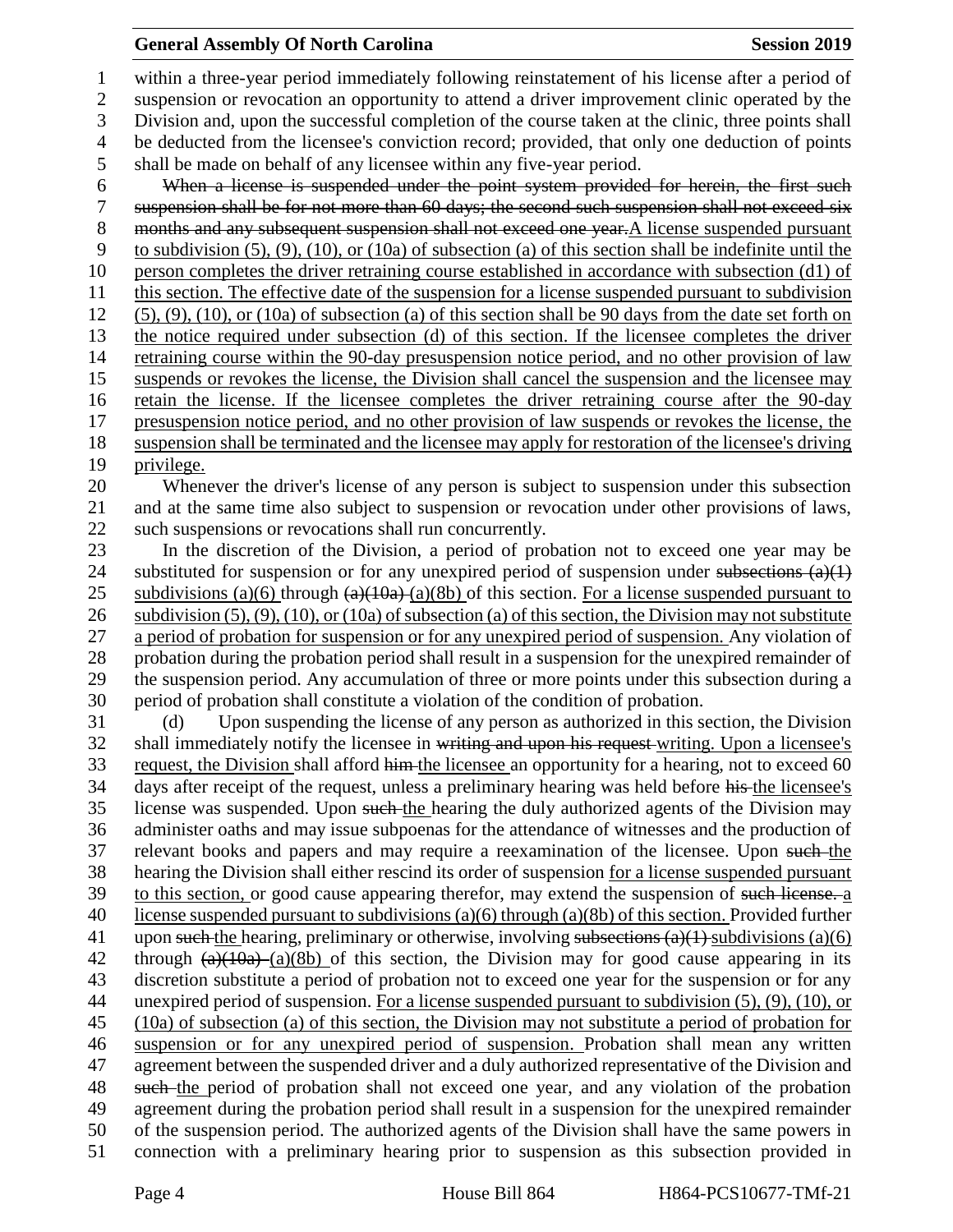# **General Assembly Of North Carolina Session 2019**

| $\mathbf{1}$   |                                                                                                   | connection with hearings held after suspension. These agents shall also have the authority to take                |  |  |  |
|----------------|---------------------------------------------------------------------------------------------------|-------------------------------------------------------------------------------------------------------------------|--|--|--|
| $\mathbf{2}$   | possession of a surrendered license on behalf of the Division if the suspension is upheld and the |                                                                                                                   |  |  |  |
| 3              | licensee requests that the suspension begin immediately.                                          |                                                                                                                   |  |  |  |
| $\overline{4}$ | The Division shall establish and conduct, or utilize a third-party vendor to establish<br>(d1)    |                                                                                                                   |  |  |  |
| 5              |                                                                                                   | and conduct, driver retraining courses for the benefit of persons who have had their licenses                     |  |  |  |
| 6              |                                                                                                   | suspended pursuant to subdivision $(5)$ , $(9)$ , $(10)$ , or $(10a)$ of subsection $(a)$ of this section. If the |  |  |  |
| $\tau$         |                                                                                                   | Division utilizes a third-party vendor, the Division shall maintain oversight of the driver                       |  |  |  |
| $8\,$          |                                                                                                   | retraining course established and conducted by the third-party vendor. Except as otherwise                        |  |  |  |
| 9              |                                                                                                   | provided in this subsection, each driver attending a driver retraining course shall pay a fee in an               |  |  |  |
| 10             |                                                                                                   | amount set by the Division not to exceed one hundred seventy-five dollars (\$175.00), of which                    |  |  |  |
| 11             |                                                                                                   | twenty-five dollars (\$25.00) shall be retained by the Division. Upon request of the driver, the                  |  |  |  |
| 12             |                                                                                                   | course provider shall waive the fee required under this subsection if the driver provides                         |  |  |  |
| 13             |                                                                                                   | documentation satisfactory to the course provider establishing that the driver receives public                    |  |  |  |
| 14             |                                                                                                   | assistance or has a judicial determination of indigence made within two years of the date of the                  |  |  |  |
| 15             |                                                                                                   | course. Each driver attending a driver retraining course shall do so in person, and the course may                |  |  |  |
| 16             |                                                                                                   | not be completed remotely. The driver retraining course shall be at least eight hours in total                    |  |  |  |
| 17             |                                                                                                   | duration and shall maintain a student-to-instructor ratio deemed appropriate by the Division. The                 |  |  |  |
| 18             |                                                                                                   | driver retraining course shall be behavioral-based, interactive, and demonstrated scientifically to               |  |  |  |
| 19             |                                                                                                   | be associated with decreases in traffic violations. The driver retraining course shall teach the                  |  |  |  |
| 20             |                                                                                                   | driver that poor behavioral choices made behind the wheel often result in unintended                              |  |  |  |
| 21             |                                                                                                   | consequences and shall help the driver understand the responsibility placed upon each driver to                   |  |  |  |
| 22             |                                                                                                   | conform his or her behavior and conduct for the benefit of the driver, other drivers, and                         |  |  |  |
| 23             |                                                                                                   | pedestrians. The driver retraining course shall include all of the following:                                     |  |  |  |
| 24             | (1)                                                                                               | An examination of the driver's own behavior in various driving situations to                                      |  |  |  |
| 25             |                                                                                                   | help the driver understand the behavioral driving characteristics that have                                       |  |  |  |
| 26             |                                                                                                   | resulted in the driver's poor driving record.                                                                     |  |  |  |
| 27             | <u>(2)</u>                                                                                        | Psychology-based principles or methodologies, as they relate<br>to                                                |  |  |  |
| 28             |                                                                                                   | behind-the-wheel driving behavior.                                                                                |  |  |  |
| 29             | (3)                                                                                               | An examination of why drivers do or do not choose to obey traffic laws, with                                      |  |  |  |
| 30             |                                                                                                   | the primary focus on behaviors rather than excuses.                                                               |  |  |  |
| 31             | $\left(4\right)$                                                                                  | A review of the four components of human behavior: doing, thinking, feeling,                                      |  |  |  |
| 32             |                                                                                                   | and physiology, and the connection between the concepts of needs and wants                                        |  |  |  |
| 33             |                                                                                                   | to behaviors and the human ability to choose behaviors.                                                           |  |  |  |
| 34             | (5)                                                                                               | A consideration of additional problem driver behaviors, including all of the                                      |  |  |  |
| 35             |                                                                                                   | following:                                                                                                        |  |  |  |
| 36             |                                                                                                   | Dangers associated with prescription and over-the-counter drugs.<br><u>a.</u>                                     |  |  |  |
| 37             |                                                                                                   | <u>b.</u><br>Dangers of driving at excessive speeds.                                                              |  |  |  |
| 38             |                                                                                                   | Dangers of right-of-way violations.<br>$\underline{\mathbf{C}}$ .                                                 |  |  |  |
| 39             |                                                                                                   | <u>d.</u><br>Dangers of distracted driving.                                                                       |  |  |  |
| 40             |                                                                                                   | Dangers of improper passing and following other vehicles too closely.<br>$\frac{e}{f}$                            |  |  |  |
| 41<br>42       |                                                                                                   | Dangers of aggressive driving.                                                                                    |  |  |  |
| 43             |                                                                                                   | Dangers of fatigued driving.<br>$g_{\cdot}$                                                                       |  |  |  |
| 44             | (e1)                                                                                              | Notwithstanding any other provision of this Chapter, if the Division suspends the                                 |  |  |  |
| 45             |                                                                                                   | license of an operator pursuant to subdivisions $(a)(9)$ , $(a)(10)$ , or $(a)(10a)$ of this section, upon        |  |  |  |
| 46             |                                                                                                   | the first suspension only, a district court judge may allow the licensee a limited driving privilege              |  |  |  |
| 47             |                                                                                                   | or license for a period not to exceed 12 months, provided he has not been convicted of any other                  |  |  |  |
| 48             |                                                                                                   | motor vehicle moving violation within the previous 12 months. The limited driving privilege                       |  |  |  |
| 49             |                                                                                                   | shall be issued in the same manner and under the terms and conditions prescribed in                               |  |  |  |
| 50             |                                                                                                   | G.S. 20-16.1(b)(1), (2), (3), (4), and (5).                                                                       |  |  |  |
| 51             |                                                                                                   |                                                                                                                   |  |  |  |
|                |                                                                                                   |                                                                                                                   |  |  |  |